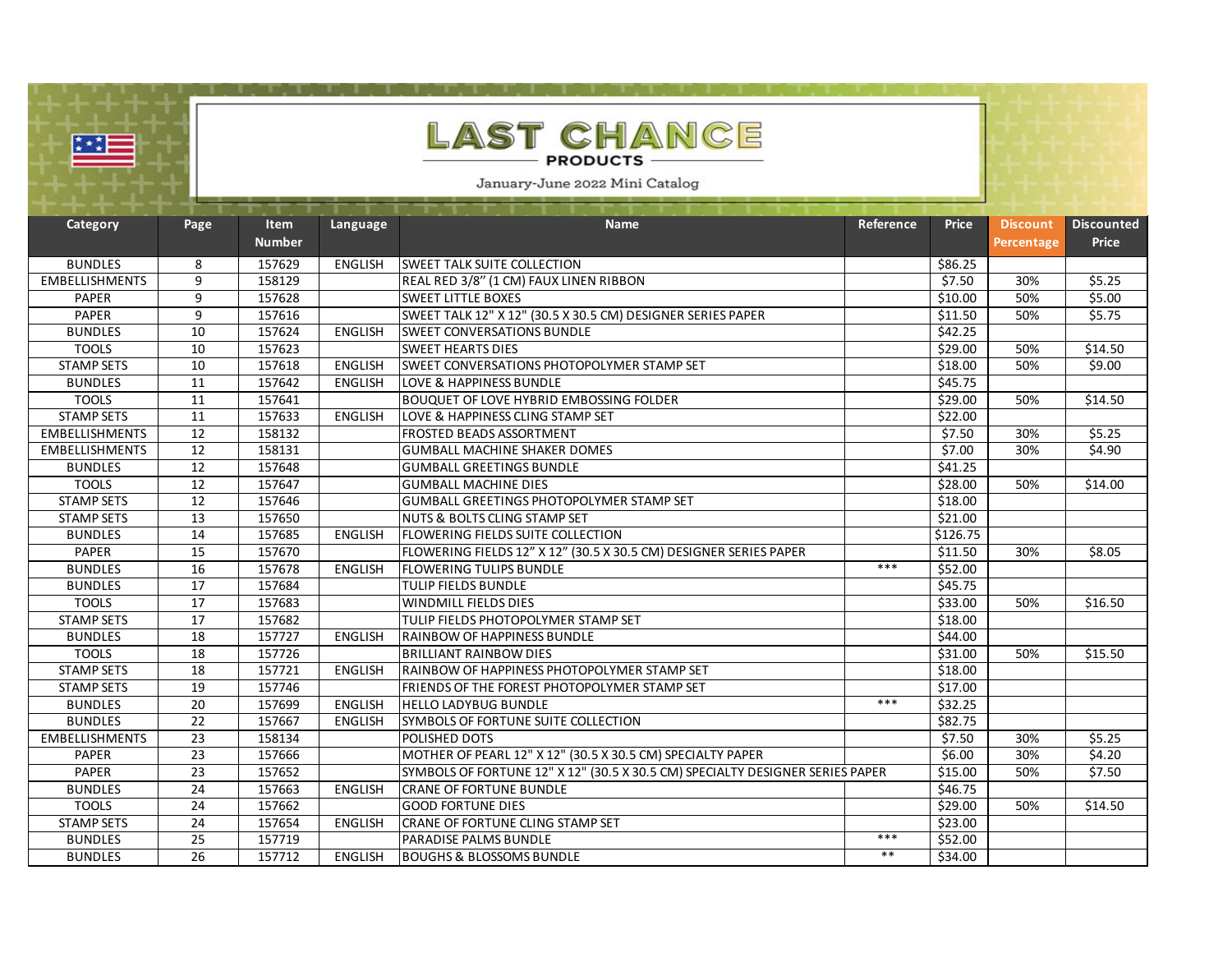| <b>STAMP SETS</b>     | 26              | 157703 | ENGLISH        | <b>BOUGHS &amp; BLOSSOMS CLING STAMP SET</b>                             |     | \$20.00             |     |         |
|-----------------------|-----------------|--------|----------------|--------------------------------------------------------------------------|-----|---------------------|-----|---------|
| <b>STAMP SETS</b>     | 27              | 157737 | <b>ENGLISH</b> | <b>EASTER FRIENDS CLING STAMP SET</b>                                    |     | \$23.00             |     |         |
| <b>BUNDLES</b>        | 28              | 157733 |                | <b>GARDEN GREENHOUSE BUNDLE</b>                                          |     | \$50.25             |     |         |
| <b>TOOLS</b>          | 28              | 157732 |                | <b>GREENHOUSE DIES</b>                                                   |     | \$34.00             | 50% | \$17.00 |
| <b>STAMP SETS</b>     | 28              | 157731 |                | GARDEN GREENHOUSE PHOTOPOLYMER STAMP SET                                 |     | \$22.00             |     |         |
| <b>BUNDLES</b>        | 30              | 157691 |                | <b>FLOWERING RAIN BOOTS BUNDLE</b>                                       |     | \$49.50             |     |         |
| <b>TOOLS</b>          | 30              | 157690 |                | <b>RAIN BOOTS DIES</b>                                                   |     | \$32.00             |     |         |
| <b>STAMP SETS</b>     | 30              | 157689 |                | FLOWERING RAIN BOOTS PHOTOPOLYMER STAMP SET                              |     | $\overline{$}23.00$ |     |         |
| <b>STAMP SETS</b>     | 31              | 157748 |                | KITE DELIGHT PHOTOPOLYMER STAMP SET                                      |     | \$18.00             | 30% | \$12.60 |
| <b>BUNDLES</b>        | 32              | 157765 | <b>ENGLISH</b> | <b>ARTFULLY COMPOSED SUITE COLLECTION</b>                                |     | \$90.00             |     |         |
| PAPER                 | $\overline{33}$ | 157750 |                | ARTFULLY COMPOSED 12" X 12" (30.5 X 30.5 CM) DESIGNER SERIES PAPER       |     | \$11.50             | 10% | \$10.35 |
| <b>BUNDLES</b>        | 34              | 157761 | <b>ENGLISH</b> | <b>ARTFULLY LAYERED BUNDLE</b>                                           |     | \$53.00             |     |         |
| <b>TOOLS</b>          | 34              | 157760 |                | <b>TROPICAL LAYERS DIES</b>                                              |     | \$35.00             | 50% | \$17.50 |
| <b>STAMP SETS</b>     | 34              | 157752 | <b>ENGLISH</b> | ARTFULLY LAYERED CLING STAMP SET                                         |     | \$24.00             |     |         |
| <b>BUNDLES</b>        | 35              | 157802 |                | <b>DAHLIA DAYS BUNDLE</b>                                                |     | \$55.75             |     |         |
| <b>TOOLS</b>          | 35              | 157801 |                | <b>DETAILED DAHLIAS DIES</b>                                             |     | \$39.00             | 30% | \$27.30 |
| <b>STAMP SETS</b>     | 35              | 157799 |                | DAHLIA DAYS CLING STAMP SET                                              |     | \$23.00             |     |         |
| <b>STAMP SETS</b>     | 36              | 157880 |                | FLOWING FLOWERS CLING STAMP SET                                          |     | \$25.00             |     |         |
| <b>BUNDLES</b>        | $\overline{37}$ | 157795 |                | DAFFODIL DAYDREAM BUNDLE                                                 | *** | \$54.75             |     |         |
| <b>BUNDLES</b>        | 38              | 157858 | <b>ENGLISH</b> | <b>SEAS THE DAY BUNDLE</b>                                               |     | \$53.00             |     |         |
| <b>TOOLS</b>          | 38              | 157857 |                | <b>SEA DIES</b>                                                          |     | \$36.00             |     |         |
| <b>STAMP SETS</b>     | 38              | 157849 | <b>ENGLISH</b> | <b>SEAS THE DAY CLING STAMP SET</b>                                      |     | \$23.00             |     |         |
| <b>BUNDLES</b>        | 40              | 157819 | <b>ENGLISH</b> | <b>AMAZING SILHOUETTES BUNDLE</b>                                        | *** | \$44.00             |     |         |
| <b>BUNDLES</b>        | 41              | 157832 | <b>ENGLISH</b> | <b>EDEN'S GARDEN BUNDLE</b>                                              | *** | \$52.00             |     |         |
| <b>BUNDLES</b>        | 42              | 157782 | <b>ENGLISH</b> | NEW HORIZONS SUITE COLLECTION                                            |     | \$78.25             |     |         |
| <b>EMBELLISHMENTS</b> | 43              | 158141 |                | <b>PEBBLES ENAMEL SHAPES</b>                                             |     | \$7.50              | 30% | \$5.25  |
| <b>EMBELLISHMENTS</b> | 43              | 158140 |                | 1/8" (3.2 MM) COTTON RIBBON COMBO PACK                                   |     | \$9.00              | 30% | \$6.30  |
| <b>BUNDLES</b>        | 43              | 157779 | <b>ENGLISH</b> | ON THE HORIZON BUNDLE                                                    |     | \$50.25             |     |         |
| <b>TOOLS</b>          | 43              | 157778 |                | <b>HORIZON DIES</b>                                                      |     | \$33.00             |     |         |
| <b>STAMP SETS</b>     | 43              | 157770 | <b>ENGLISH</b> | ON THE HORIZON CLING STAMP SET                                           |     | \$23.00             |     |         |
| <b>PAPER</b>          | 43              | 157768 |                | NEW HORIZONS 6" X 6" (15.2 X 15.2 CM) DESIGNER SERIES PAPER              |     | \$11.50             |     |         |
| <b>STAMP SETS</b>     | 45              | 157868 |                | <b>GENTLE WAVES CLING STAMP SET</b>                                      |     | \$17.00             |     |         |
| <b>BUNDLES</b>        | 46              | 157810 | <b>ENGLISH</b> | SOARING SWALLOWS BUNDLE                                                  |     | \$50.25             |     |         |
| <b>TOOLS</b>          | 46              | 157809 |                | <b>SWALLOWS DIES</b>                                                     |     | \$34.00             | 30% | \$23.80 |
| <b>STAMP SETS</b>     | 46              | 157804 | <b>ENGLISH</b> | SOARING SWALLOWS PHOTOPOLYMER STAMP SET                                  |     | \$22.00             |     |         |
| <b>BUNDLES</b>        | 48              | 158052 | <b>ENGLISH</b> | <b>ABSTRACT BEAUTY-SUITE COLLECTION</b>                                  |     | \$81.25             |     |         |
| PAPER                 | 49              | 158151 |                | <b>ABSTRACT BEAUTY EPHEMERA PACK</b>                                     |     | \$6.50              | 30% | \$4.55  |
| <b>EMBELLISHMENTS</b> | 49              | 158148 |                | ADHESIVE-BACKED HEXAGONS                                                 |     | \$7.50              | 30% | \$5.25  |
| <b>PAPER</b>          | 49              | 158050 |                | ABSTRACT BEAUTY CARDS & ENVELOPES                                        |     | \$10.00             | 50% | \$5.00  |
| PAPER                 | 49              | 158039 |                | ABSTRACT BEAUTY 4" X 6" (10.2 X 15.2 CM) SPECIALTY DESIGNER SERIES PAPER |     | \$15.00             | 50% | \$7.50  |
| <b>BUNDLES</b>        | 50              | 158047 | ENGLISH        | <b>HELLO BEAUTIFUL BUNDLE</b>                                            | *** | \$42.25             |     |         |
| <b>STAMP SETS</b>     | 51              | 158005 | <b>ENGLISH</b> | <b>HAPPY &amp; HEARTFELT CLING STAMP SET</b>                             |     | \$24.00             |     |         |
| <b>BUNDLES</b>        | 52              | 157966 | <b>ENGLISH</b> | <b>SLIM SAYINGS BUNDLE</b>                                               |     | \$72.75             |     |         |
| <b>TOOLS</b>          | 52              | 157965 |                | <b>SLIM CARD DIES</b>                                                    |     | \$59.00             | 50% | \$29.50 |
| <b>STAMP SETS</b>     | 52              | 157963 |                | SLIM SAYINGS CLING STAMP SET                                             |     | \$22.00             |     |         |
| <b>STAMP SETS</b>     | 53              | 158026 |                | BEST DELIVERY PHOTOPOLYMER STAMP SET                                     |     | \$17.00             |     |         |